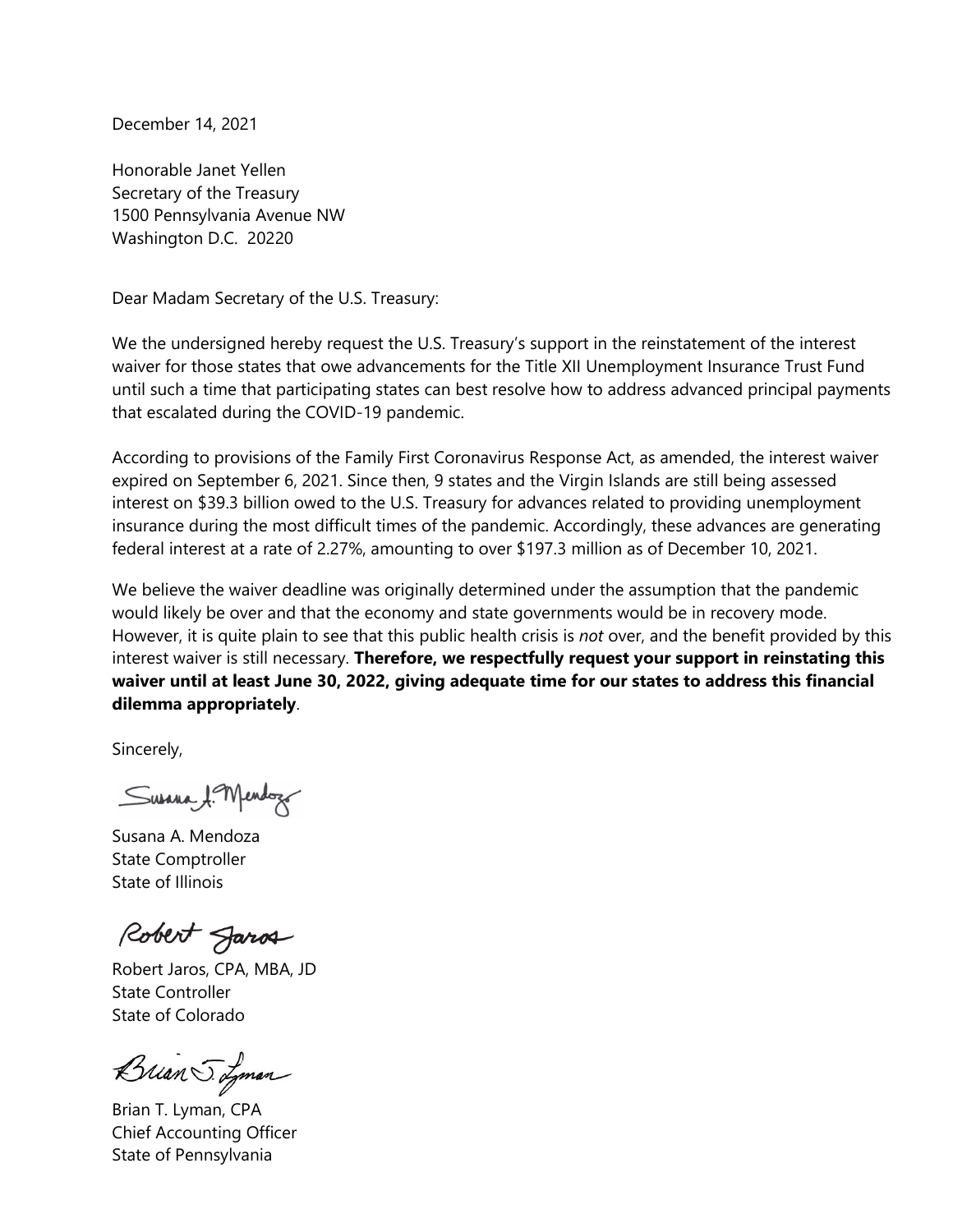*Cont. Secretary Yellen Letter, December 14, 2021*

Philangelo-

Robert Asaro-Angelo Commissioner Department of Labor and Workforce Development State of New Jersey

Steve Grove Commissioner Department of Employment & Economic Development State of Minnesota

 $\sqrt{m}$ 

Thomas P. DiNapoli State Comptroller State of New York

Kein fema

Kevin Lembo State Comptroller State of Connecticut

Michael J. Heffernan Secretary of Administration and Finance Commonwealth of Massachusetts

Cc: Honorable Nancy Pelosi, Speaker of the U.S. House of Representatives Honorable Charles Schumer, Majority Leader of the U.S. Senate